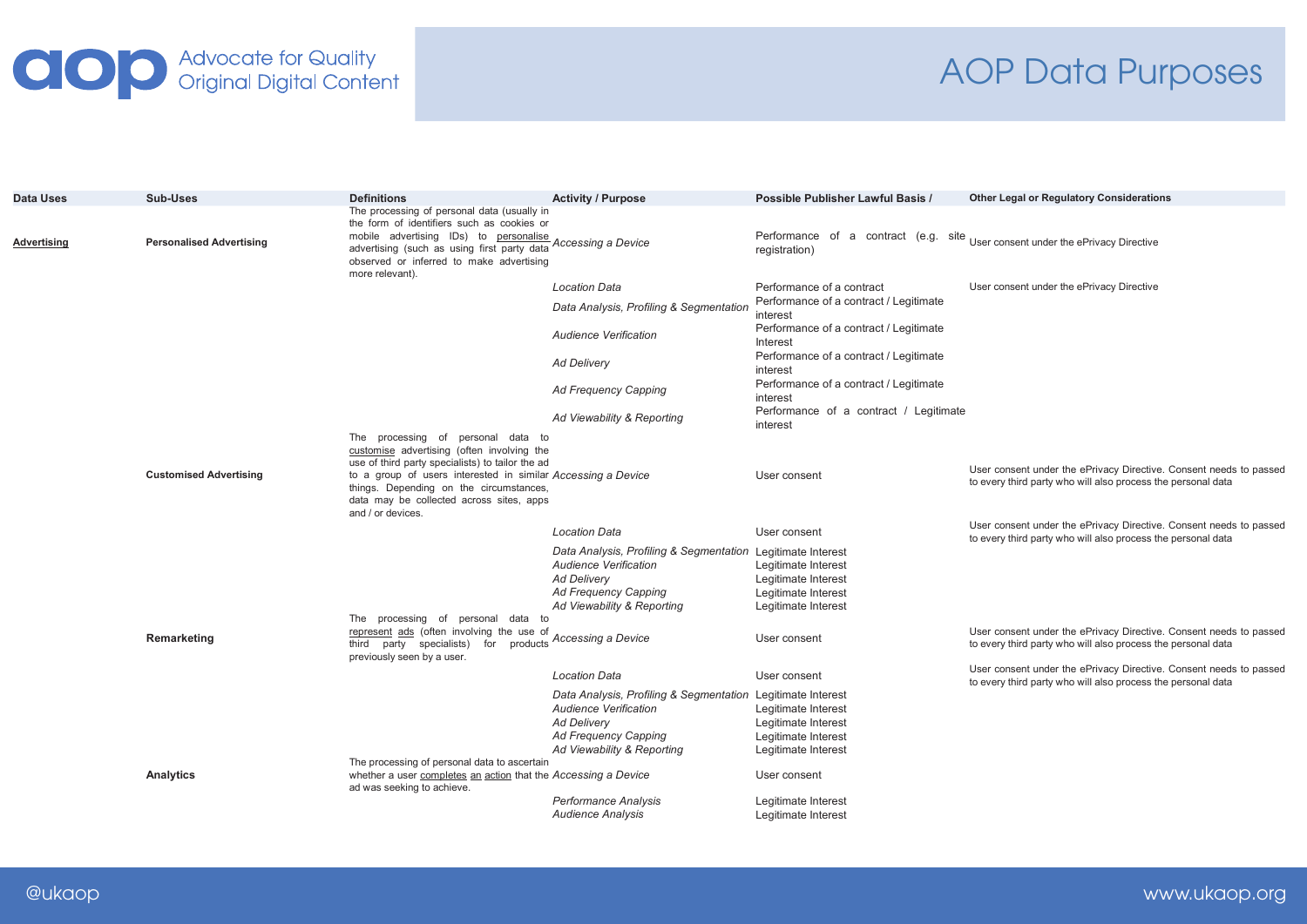aop

| Performance Marketing Direct Marketing - B2C |                                                                                                  | This involves the processing of personal<br>data to marketing directly to both existing<br>consumer customers and potential new<br>ones, including affiliate marketing.           | Accessing a Device                                                                                | User consent (unless via the performance User consent under the ePrivacy Directive<br>of a contract with the user)                   |                                                                                                                                    |
|----------------------------------------------|--------------------------------------------------------------------------------------------------|-----------------------------------------------------------------------------------------------------------------------------------------------------------------------------------|---------------------------------------------------------------------------------------------------|--------------------------------------------------------------------------------------------------------------------------------------|------------------------------------------------------------------------------------------------------------------------------------|
|                                              |                                                                                                  | This involves the processing of personal<br>data to marketing directly to both existing                                                                                           | Analysis, Profiling & Segmentation<br>Delivery<br>Social Media Custom Audience<br>Affiliate Links | Legitimate Interest<br>Legitimate Interest<br>Legitimate Interest<br>Legitimate Interest<br>User consent (unless via the performance | User consent under the ePrivacy Directive                                                                                          |
|                                              | <b>Direct Marketing - B2B</b>                                                                    | business customers and potential new ones<br>including affiliate marketing.                                                                                                       | Accessing a Device                                                                                | of a contract with the user)                                                                                                         |                                                                                                                                    |
|                                              |                                                                                                  |                                                                                                                                                                                   | Analysis, Profiling & Segmentation<br>Delivery<br>Social Media Custom Audience                    | Legitimate Interest<br>Legitimate Interest<br>Legitimate Interest                                                                    |                                                                                                                                    |
|                                              |                                                                                                  |                                                                                                                                                                                   | Affiliate Links                                                                                   | Legitimate Interest                                                                                                                  | User consent under the ePrivacy Directive. Consent needs to passed<br>to every third party who will also process the personal data |
|                                              | Lead Generation (both B2C and B2B) data for lead generation methods aiming to Accessing a Device | This involves the processing of personal<br>ascertain new customers.                                                                                                              |                                                                                                   | <b>User Consent</b>                                                                                                                  | User consent under the ePrivacy Directive. Consent needs to passed<br>to every third party who will also process the personal data |
|                                              |                                                                                                  |                                                                                                                                                                                   | Data Analysis & Audience                                                                          | Legitimate Interest                                                                                                                  |                                                                                                                                    |
| <b>Site Analytics</b>                        | <b>Site Usage &amp; Performance</b>                                                              | This involves the processing of personal<br>data to analyse digital property (e.g. Data Collection<br>website, app) usage & performance.                                          |                                                                                                   | Legitimate Interest                                                                                                                  |                                                                                                                                    |
|                                              |                                                                                                  |                                                                                                                                                                                   | <b>Measurement &amp; Analysis</b><br>Reporting                                                    | Legitimate Interest<br>Legitimate Interest                                                                                           |                                                                                                                                    |
|                                              | <b>Product Research &amp; Development</b>                                                        | This involves the processing of personal Accessing a Device<br>data to analyse digital property (e.g.<br>website, app) usage & performance for<br>product research & development. |                                                                                                   | Legitimate Interest                                                                                                                  |                                                                                                                                    |
|                                              | <b>Product Effectivess</b>                                                                       | This involves the processing of personal Data Collection<br>data to analyse digital property (e.g.<br>website, app) usage & performance for<br>product effectiveness purposes.    | Data Analysis                                                                                     | Legitimate Interest<br>Legitimate Interest                                                                                           |                                                                                                                                    |
|                                              |                                                                                                  |                                                                                                                                                                                   | Data Analysis                                                                                     | Legitimate Interest                                                                                                                  |                                                                                                                                    |
| eCommerce                                    | <b>Purchase Activity</b>                                                                         | This involves the processing of personal<br>data to implement purchase<br>(including payment and delivery).                                                                       | activity Accessing a Device                                                                       | User Consent (unless via the performance<br>of a contract with the user)                                                             |                                                                                                                                    |
|                                              |                                                                                                  |                                                                                                                                                                                   | <b>Purchase Processing &amp; Delivery</b>                                                         | Legitimate Interest                                                                                                                  |                                                                                                                                    |
|                                              | <b>Product &amp; Service Recommendations data</b>                                                | This involves the processing of personal<br>for<br>product<br>&<br>recommendations.                                                                                               | service Accessing a Device                                                                        | User Consent (unless via the performance User consent under the ePrivacy Directive<br>of a contract with the user)                   |                                                                                                                                    |
|                                              |                                                                                                  |                                                                                                                                                                                   | Data Analysis & Audience<br><b>Affiliate Links</b><br><b>Content Delivery</b>                     | Legitimate Interest<br>Legitimate Interest<br>Legitimate Interest                                                                    | User consent under the ePrivacy Directive                                                                                          |